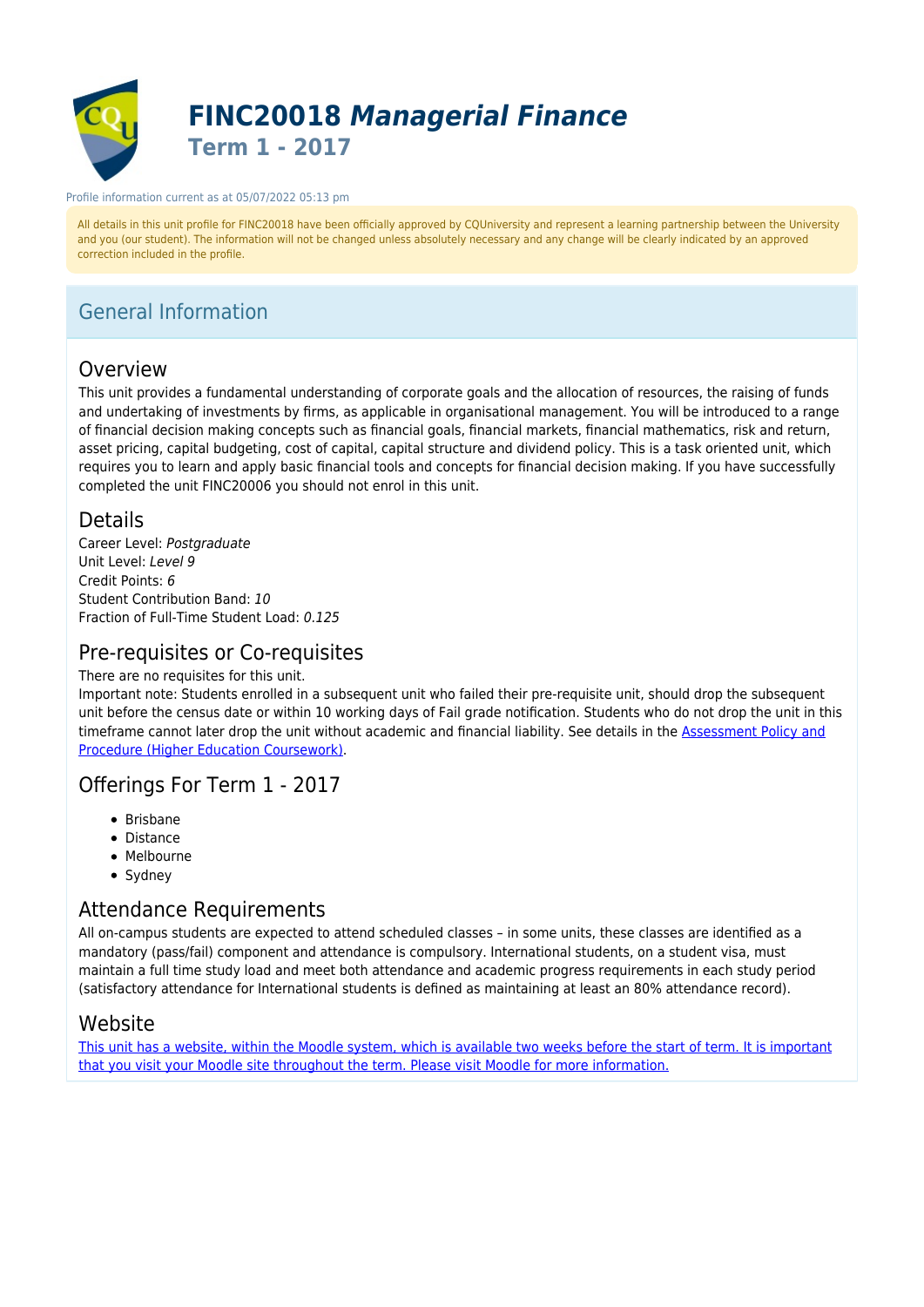# Class and Assessment Overview

## Recommended Student Time Commitment

Each 6-credit Postgraduate unit at CQUniversity requires an overall time commitment of an average of 12.5 hours of study per week, making a total of 150 hours for the unit.

## Class Timetable

**[Regional Campuses](https://handbook.cqu.edu.au/facet/timetables)** Bundaberg, Cairns, Emerald, Gladstone, Mackay, Rockhampton, Townsville

**[Metropolitan Campuses](https://handbook.cqu.edu.au/facet/timetables)** Adelaide, Brisbane, Melbourne, Perth, Sydney

## Assessment Overview

1. **Written Assessment** Weighting: 20% 2. **Practical and Written Assessment** Weighting: 20% 3. **Group Discussion** Weighting: 10% 4. **Examination** Weighting: 50%

## Assessment Grading

This is a graded unit: your overall grade will be calculated from the marks or grades for each assessment task, based on the relative weightings shown in the table above. You must obtain an overall mark for the unit of at least 50%, or an overall grade of 'pass' in order to pass the unit. If any 'pass/fail' tasks are shown in the table above they must also be completed successfully ('pass' grade). You must also meet any minimum mark requirements specified for a particular assessment task, as detailed in the 'assessment task' section (note that in some instances, the minimum mark for a task may be greater than 50%). Consult the [University's Grades and Results Policy](https://www.cqu.edu.au/policy) for more details of interim results and final grades.

# CQUniversity Policies

## **All University policies are available on the [CQUniversity Policy site.](https://policy.cqu.edu.au/)**

You may wish to view these policies:

- Grades and Results Policy
- Assessment Policy and Procedure (Higher Education Coursework)
- Review of Grade Procedure
- Student Academic Integrity Policy and Procedure
- Monitoring Academic Progress (MAP) Policy and Procedure Domestic Students
- Monitoring Academic Progress (MAP) Policy and Procedure International Students
- Student Refund and Credit Balance Policy and Procedure
- Student Feedback Compliments and Complaints Policy and Procedure
- Information and Communications Technology Acceptable Use Policy and Procedure

This list is not an exhaustive list of all University policies. The full list of University policies are available on the [CQUniversity Policy site.](https://policy.cqu.edu.au/)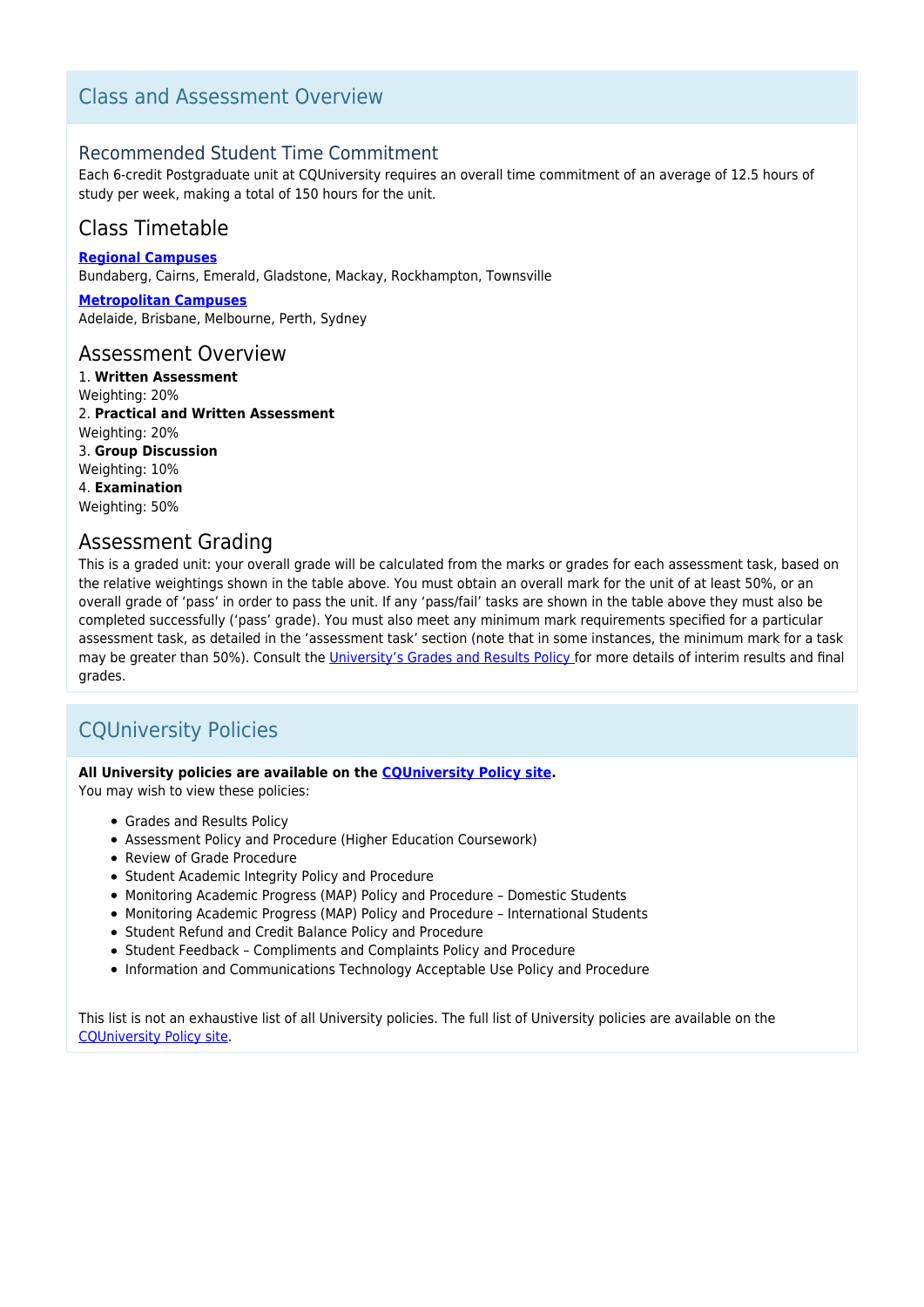## Previous Student Feedback

## Feedback, Recommendations and Responses

Every unit is reviewed for enhancement each year. At the most recent review, the following staff and student feedback items were identified and recommendations were made.

## Feedback from Have Your Say

#### **Feedback**

Students commended good teaching

#### **Recommendation**

Will continue to provide good teaching.

#### **Action**

All the lecturers are skilled teachers and will continue to serve the students as best they can.

# Unit Learning Outcomes

#### **On successful completion of this unit, you will be able to:**

- 1. examine and describe financial goals in the context of modern firms and financial managers
- 2. analyse the role of financial markets and their functions in a developed economy
- 3. interpret the importance of applying time value of money and risk-return trade-off concepts in finance and how markets value financial instruments, and calculate the values of those instruments and other cash flows relevant to make financial decisions
- 4. analyse and evaluate fixed asset acquisition proposals and make value maximising capital budgeting decisions using appropriate capital budgeting techniques
- 5. compute overall costs of capital (and its components) and interpret its implications to financial decisions
- 6. critique and communicate the ways in which financing and dividend decisions are made to maximise the value of the firm.

## Alignment of Learning Outcomes, Assessment and Graduate Attributes



## Alignment of Assessment Tasks to Learning Outcomes

| <b>Assessment Tasks</b>                    | <b>Learning Outcomes</b> |           |                               |           |           |           |
|--------------------------------------------|--------------------------|-----------|-------------------------------|-----------|-----------|-----------|
|                                            | $\mathbf{1}$             |           |                               |           | 2 3 4 5   | - 6       |
| 1 - Written Assessment - 20%               | $\bullet$                |           | $\bullet$ $\bullet$ $\bullet$ |           | $\bullet$ |           |
| 2 - Practical and Written Assessment - 20% | $\bullet$                | $\bullet$ | $\bullet$                     |           |           |           |
| 3 - Group Discussion - 10%                 | $\bullet$                |           | $\bullet$ $\bullet$ $\bullet$ |           | $\bullet$ |           |
| 4 - Examination - 50%                      | $\bullet$                | $\bullet$ | $\bullet$                     | $\bullet$ | $\bullet$ | $\bullet$ |

Alignment of Graduate Attributes to Learning Outcomes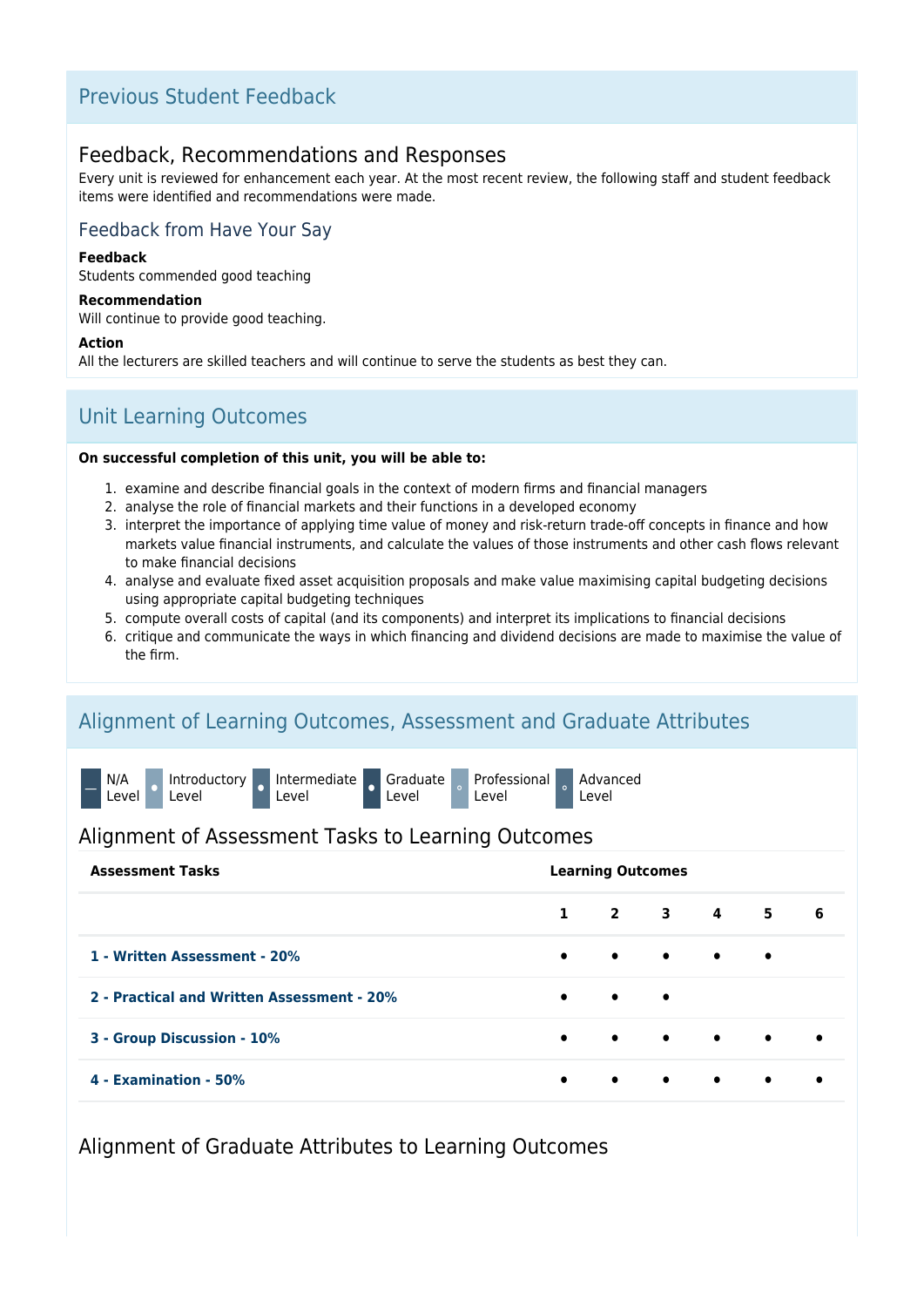| <b>Graduate Attributes</b>                           | <b>Learning Outcomes</b> |                |                         |                |         |         |
|------------------------------------------------------|--------------------------|----------------|-------------------------|----------------|---------|---------|
|                                                      | $\mathbf{1}$             | $\overline{2}$ | $\overline{\mathbf{3}}$ | $\overline{4}$ | 5       | 6       |
| 1 - Knowledge                                        | $\circ$                  | $\circ$        | $\circ$                 | $\circ$        | $\circ$ | $\circ$ |
| 2 - Communication                                    | $\circ$                  | $\circ$        | $\circ$                 | $\circ$        | $\circ$ | $\circ$ |
| 3 - Cognitive, technical and creative skills         |                          |                |                         |                |         |         |
| 4 - Research                                         |                          |                | $\circ$                 | $\bullet$      |         |         |
| 5 - Self-management                                  |                          | $\circ$        |                         |                |         |         |
| 6 - Ethical and Professional Responsibility          | $\circ$                  |                |                         |                |         |         |
| 7 - Leadership                                       |                          |                |                         |                |         |         |
| 8 - Aboriginal and Torres Strait Islander Cultures   |                          |                |                         |                |         |         |
| Alignment of Assessment Tasks to Graduate Attributes |                          |                |                         |                |         |         |

| <b>Assessment Tasks</b>                    | <b>Graduate Attributes</b> |         |  |         |               |         |  |  |
|--------------------------------------------|----------------------------|---------|--|---------|---------------|---------|--|--|
|                                            | $\mathbf{1}$               |         |  |         | 2 3 4 5 6 7 8 |         |  |  |
| 1 - Written Assessment - 20%               | $\circ$                    | $\circ$ |  |         | $\circ$       |         |  |  |
| 2 - Practical and Written Assessment - 20% | $\bullet$                  | $\circ$ |  | $\circ$ | $\circ$       | $\circ$ |  |  |
| 3 - Group Discussion - 10%                 | $\circ$                    | $\circ$ |  | $\circ$ |               |         |  |  |
| 4 - Examination - 50%                      | $\circ$                    |         |  |         | $\circ$       |         |  |  |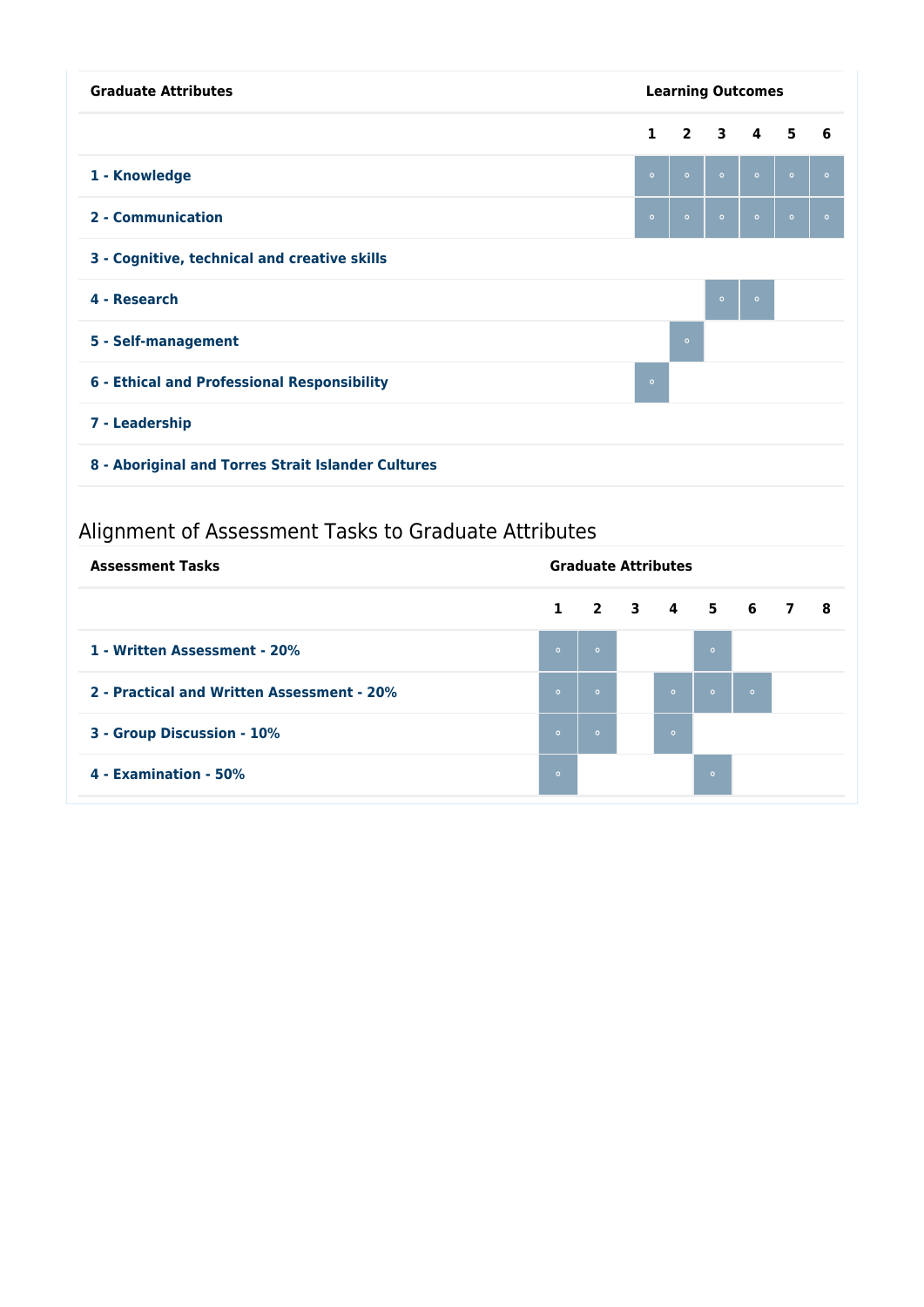# Textbooks and Resources

# Textbooks

FINC20018

## **Prescribed**

#### **Financial Management: Principles and Applications**

Edition: 6th (2011) Authors: Petty, J., Titman, S., Keown, A., Martin, P., Martin, J., Burrow, M. & Nguyen, H. Pearson Australia Australia ISBN: 9781442539174 Binding: Paperback

### **[View textbooks at the CQUniversity Bookshop](https://bookshop.cqu.edu.au/)**

## IT Resources

#### **You will need access to the following IT resources:**

- CQUniversity Student Email
- Internet
- Unit Website (Moodle)

# Referencing Style

All submissions for this unit must use the referencing style: [American Psychological Association 6th Edition \(APA 6th](https://sportal.cqu.edu.au/__data/assets/pdf_file/0026/107684/APA_Referencing_Guide-2019.pdf) [edition\)](https://sportal.cqu.edu.au/__data/assets/pdf_file/0026/107684/APA_Referencing_Guide-2019.pdf)

For further information, see the Assessment Tasks.

# Teaching Contacts

**Angelique Mcinnes** Unit Coordinator [a.mcinnes@cqu.edu.au](mailto:a.mcinnes@cqu.edu.au)

## **Schedule**

| Week 1 - 06 Mar 2017                                                                                                            |                      |                                                                    |
|---------------------------------------------------------------------------------------------------------------------------------|----------------------|--------------------------------------------------------------------|
| <b>Module/Topic</b>                                                                                                             | <b>Chapter</b>       | <b>Events and Submissions/Topic</b>                                |
| <b>Getting started - Principles of</b><br><b>Finance</b><br><b>Firms and the financial markets</b>                              | 1 and 2              |                                                                    |
| Week 2 - 13 Mar 2017                                                                                                            |                      |                                                                    |
| <b>Module/Topic</b>                                                                                                             | <b>Chapter</b>       | <b>Events and Submissions/Topic</b>                                |
| <b>Understanding financial</b><br>statements, taxes and cash flows<br><b>Financial analysis - Sizing up firm</b><br>performance | $\overline{3}$ and 4 | Assessment item 3 - Participate in<br>Workshop/Online Moodle Forum |
| Week 3 - 20 Mar 2017                                                                                                            |                      |                                                                    |
| <b>Module/Topic</b>                                                                                                             | <b>Chapter</b>       | <b>Events and Submissions/Topic</b>                                |
| The time value of money - The<br>basics<br>The time value of money -<br><b>Annuities and other topics</b>                       | $5$ and $6$          | Assessment item 3 - Participate in<br>Workshop/Online Moodle Forum |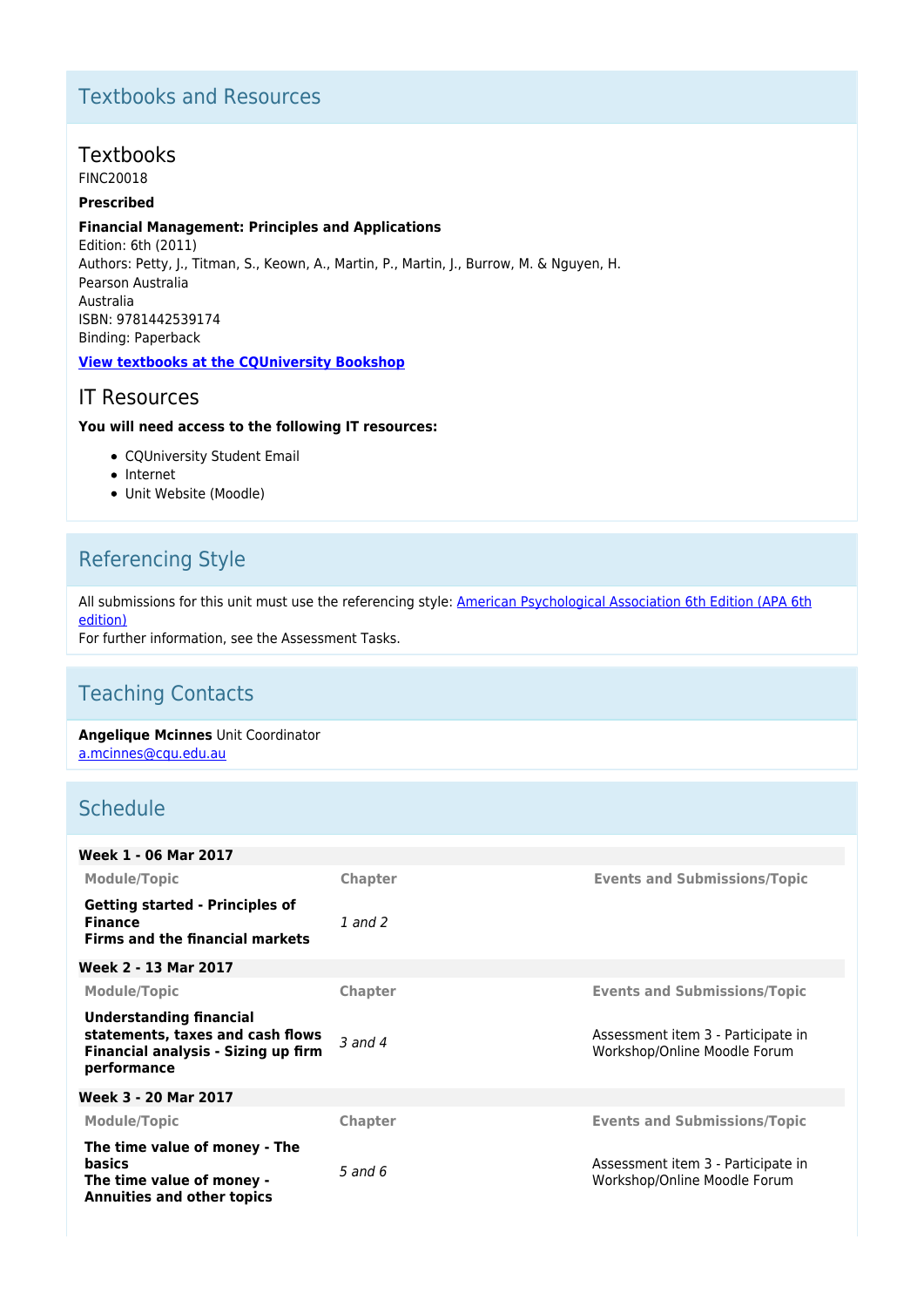| Week 4 - 27 Mar 2017                                                            |             |                                                                                                                                           |
|---------------------------------------------------------------------------------|-------------|-------------------------------------------------------------------------------------------------------------------------------------------|
| <b>Module/Topic</b>                                                             | Chapter     | <b>Events and Submissions/Topic</b>                                                                                                       |
| An introduction to risk and return<br>Risk and return- Capital market<br>theory | $7$ and $8$ | Assessment item 3 - Participate in<br>Workshop/Online Moodle Forum                                                                        |
| Week 5 - 03 Apr 2017                                                            |             |                                                                                                                                           |
| <b>Module/Topic</b>                                                             | Chapter     | <b>Events and Submissions/Topic</b>                                                                                                       |
| Debt valuation and interest rates                                               | 9           | Assessment item 3 - Participate in<br>Workshop/Online Moodle Forum                                                                        |
| Vacation Week - 10 Apr 2017                                                     |             |                                                                                                                                           |
| <b>Module/Topic</b>                                                             | Chapter     | <b>Events and Submissions/Topic</b>                                                                                                       |
| Week 6 - 17 Apr 2017                                                            |             |                                                                                                                                           |
| <b>Module/Topic</b>                                                             | Chapter     | <b>Events and Submissions/Topic</b>                                                                                                       |
| <b>Share valuation</b>                                                          | 10          | Assessment item 3 - Participate in<br>Workshop/Online Moodle Forum                                                                        |
| Week 7 - 24 Apr 2017                                                            |             |                                                                                                                                           |
| <b>Module/Topic</b>                                                             | Chapter     | <b>Events and Submissions/Topic</b>                                                                                                       |
| Investment decision criteria<br>Analysing project cash flows                    | 11 and 12   | Assessment item 3 - Participate in<br>Workshop/Online Moodle Forum                                                                        |
| Week 8 - 01 May 2017                                                            |             |                                                                                                                                           |
| <b>Module/Topic</b>                                                             | Chapter     | <b>Events and Submissions/Topic</b>                                                                                                       |
| <b>Risk analysis and project</b><br>evaluation                                  | 13          | Assessment item 3 - Participate in<br>Workshop/Online Moodle Forum                                                                        |
| Week 9 - 08 May 2017                                                            |             |                                                                                                                                           |
| <b>Module/Topic</b>                                                             | Chapter     | <b>Events and Submissions/Topic</b><br>Assessment item 3 - Participate in<br>Workshop/Online Moodle Forum                                 |
| <b>The Cost of Capital</b>                                                      | 14          | <b>Assessment 1: Written</b><br>Assessment Due: Week 9 Monday (8<br>May 2017) 5:00 pm AEST                                                |
| Week 10 - 15 May 2017                                                           |             |                                                                                                                                           |
| <b>Module/Topic</b>                                                             | Chapter     | <b>Events and Submissions/Topic</b><br>Assessment item 3 - Reflection Report<br>Question 1 and "Have Your Say" on<br>Moodle               |
| Capital-structure policy                                                        | 15          | <b>Assessment 2: Case Study Due:</b><br>Week 10 Friday (19 May 2017) 5:00<br>pm AEST                                                      |
| Week 11 - 22 May 2017                                                           |             |                                                                                                                                           |
| <b>Module/Topic</b>                                                             | Chapter     | <b>Events and Submissions/Topic</b>                                                                                                       |
| <b>Dividend Policy</b>                                                          | 16          | <b>Assessment 3: Continuous</b><br><b>Workshop Performance and</b><br>Reflection Report Due: Week 11<br>Friday (26 May 2017) 6:00 pm AEST |
| Week 12 - 29 May 2017                                                           |             |                                                                                                                                           |
| <b>Module/Topic</b><br><b>Revision</b>                                          | Chapter     | <b>Events and Submissions/Topic</b><br>Revision and exam related discussion                                                               |
| Review/Exam Week - 05 Jun 2017                                                  |             |                                                                                                                                           |
| <b>Module/Topic</b>                                                             | Chapter     | <b>Events and Submissions/Topic</b>                                                                                                       |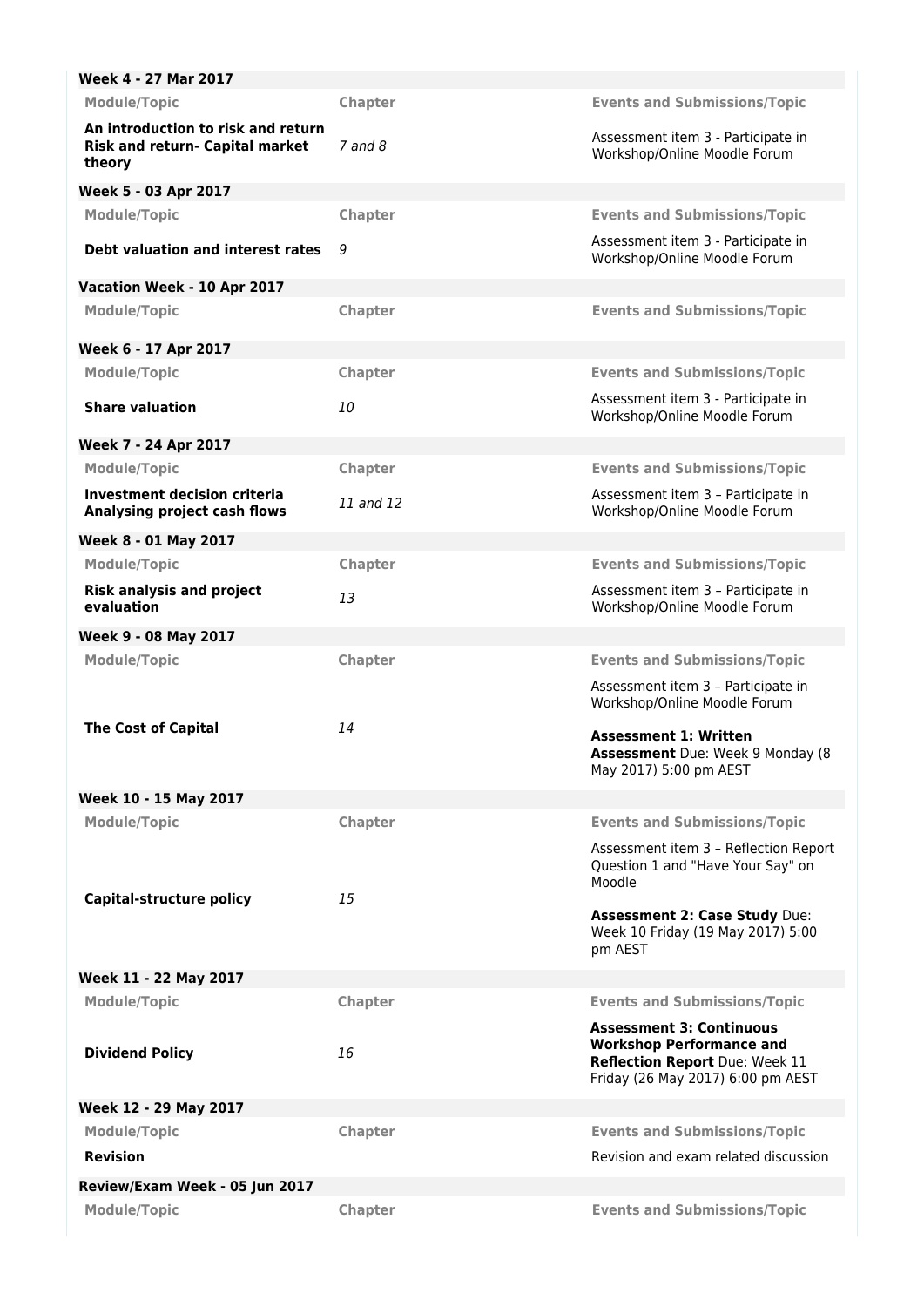# Term Specific Information

#### **IMPORTANT!**

#### **Please note:**

#### **The textbook as per this electronic Course Profile:**

PETTY, W., TITMAN, S., KEOWN, A., MARTIN, J., MARTIN, P., BURROW, M. & NGUYEN, H. 2012. Financial Management: Principles and Applications, French Forest, NSW, Australia, Pearson Australia.

#### **is no longer available and has been superseded by:**

TITMAN, S., MARTIN, T., KEOWN, A. J. & MARTIN, J. D. 2016. Financial Management: Principles and Applications, Melbourne, Pearson Australia

**Therefore,** Titman et al. (2016) **will be the prescribed textbook for this course for Term 1 2017 AND NOT** Petty et al. (2012).

## Assessment Tasks

## 1 Assessment 1: Written Assessment

#### **Assessment Type**

Written Assessment

#### **Task Description**

Assessment 1 is a group assessment to be completed in a group of 2 students for on-campus students.Working in group is to promote collaborative learning and knowledge sharing to enhance the learning experience.

Distant learning students (FLEX) also have the **option** to collaborate and work in a group of 2. For the distant learning students where this may pose some difficulty, they may submit their assessments individually.

A list of 8 calculation and theory questions from the prescribed textbook will be posted on the Moodle site with the relevant instructions.

In this assessment, you should aim to make use of at least recent primary scientific peer-reviewed journal articles, to obtain the best possible mark. We expect **a minimum of 8 different peer-reviewed references** as part of developing and demonstrating your research skills.

Please note the following details:

As a guideline, the length of the theory part of **each question should be around 350 words** or so, including **in-text references.**

Diagrams should be used to illustrate specific aspects but please ensure correct citations. In other words, please reference all sources of diagrams used, unless they are original and composed by you. This is to ensure academic integrity.

Please avoid images with very large file sizes, as this will make your essay too large to upload/download (save any images as lower resolution, to decrease the file size).

The list of references should form the last page or two, at the end of the assessment. Referencing should be in a consistent style - APA formats only.

Note: Further support on referencing is given on the Moodle site for this course.

Please save, upload and submit your file online via Moodle in Word format (.doc or .docx) and not in pdf format with appropriate layout and use of headings/sub-headings.

Please note students working as a group: **Only one member is to submit the assessment**. This assessment is worth 20% of the total mark for this unit.

### **Assessment Due Date**

Week 9 Monday (8 May 2017) 5:00 pm AEST

### **Return Date to Students**

Monday (22 May 2017)

**Weighting**

20%

#### **Assessment Criteria**

A rubric in the mark sheet is provided so that you can understand how the marks are distributed and awarded for each question. Please follow the guidelines in the mark sheet rubrics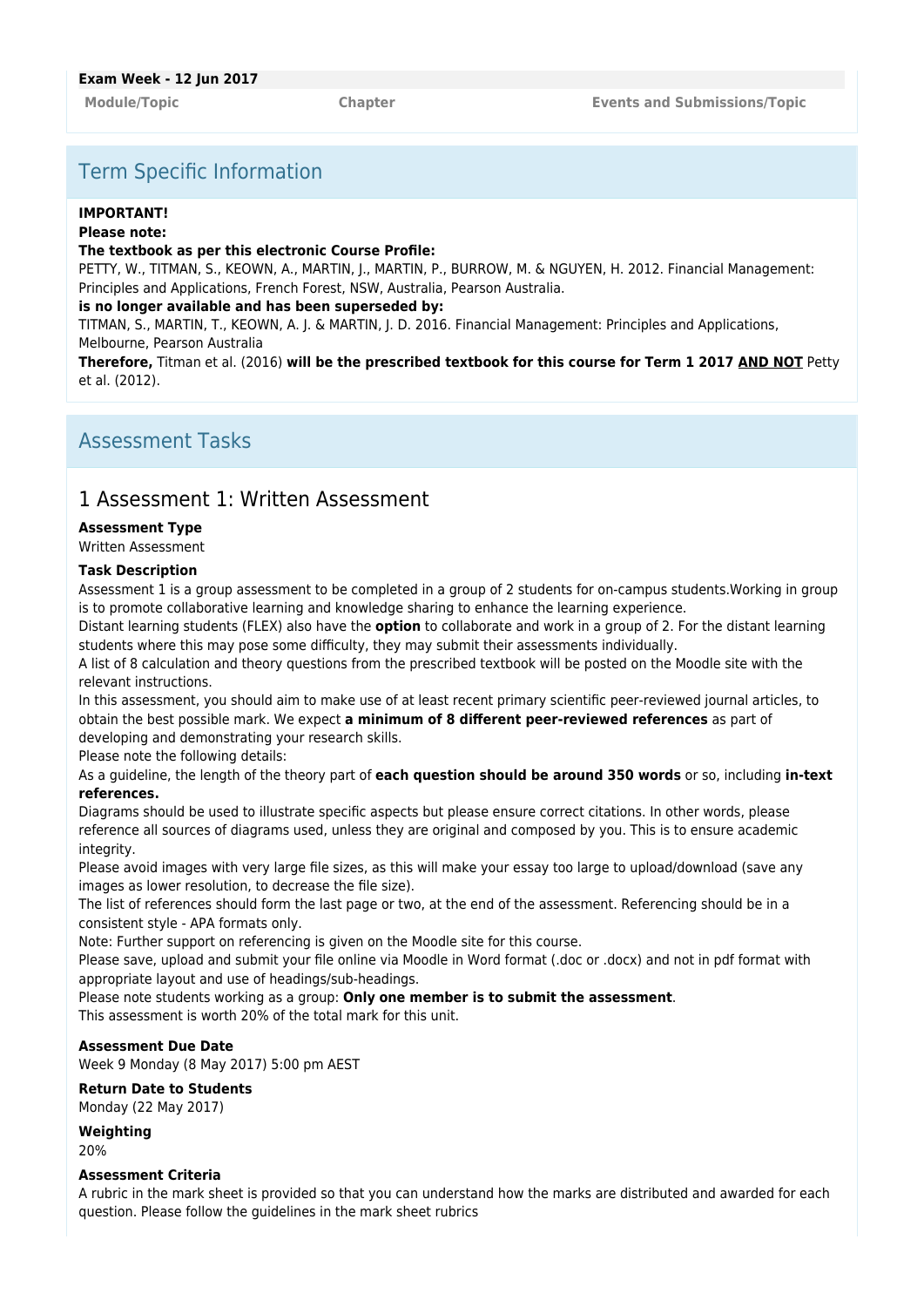For calculation questions, marks will be awarded for the accuracy in the calculations, showing the right formulae to be used, the steps shown in arriving at the answers, concise description, the correct answers and any diagrams/figures/tables/timelines as required and where applicable.

Correct answers alone will give you 50% of the total mark.

Marks will also be awarded for clarity of explanations and expressing yourself in your own words.

For theory questions, marks will be awarded to clarity of explanation, using your own words as far as possible instead of copying from published sources, concise description and correctness of answers. Where copying from other sources resulted in high percentage similarity, marks will be deducted.

The assignment will be marked out of 100 marks, but will be scaled down to 20.

## **Referencing Style**

[American Psychological Association 6th Edition \(APA 6th edition\)](https://sportal.cqu.edu.au/__data/assets/pdf_file/0026/107684/APA_Referencing_Guide-2019.pdf)

### **Submission**

Online

### **Learning Outcomes Assessed**

- examine and describe financial goals in the context of modern firms and financial managers
- analyse the role of financial markets and their functions in a developed economy
- interpret the importance of applying time value of money and risk-return trade-off concepts in finance and how markets value financial instruments, and calculate the values of those instruments and other cash flows relevant to make financial decisions
- analyse and evaluate fixed asset acquisition proposals and make value maximising capital budgeting decisions using appropriate capital budgeting techniques
- compute overall costs of capital (and its components) and interpret its implications to financial decisions

### **Graduate Attributes**

- Knowledge
- Communication
- Self-management

## 2 Assessment 2: Case Study

### **Assessment Type**

Practical and Written Assessment

### **Task Description**

Assessment 2 is a group assessment to be completed in a group of 2 students for on-campus students. Working in group promotes collaborative learning and knowledge sharing to enhance the learning experience.

Distant learning students (FLEX) also have the **option** to collaborate and work in a group of 2. For the distant learning students where this may pose some difficulty, they may submit their assessments individually.

The assessment comprises two case studies, which must be separated into **two separate reports**, but documented into **one word document** (.doc or .docx). Please include an introduction and conclusion for each report.

The objective of the case study is to introduce you to applying some of the theories, concepts and techniques that are needed to make financial decisions in an ever-changing and increasingly competitive business environment. In this assessment, you should aim to make use of recent primary scientific **peer-reviewed** journal articles, to obtain the best possible mark.

We expect a minimum of **5 different peer-reviewed references** for case study 1 and at least another **5 different peer-reviewed references** for case study 2 as part of developing and demonstrating your research skills. Please note the following details:

As a guideline, the length of the theory part and the analysis of case 1 should be approximately **1,500 words** (or not longer than 4 pages) and for case 2 should be approximately **750 words** (or no longer than 1 1/2 pages). The word limit includes **peer-reviewed in-text references.**

Please use diagrams to illustrate relevant aspects and please ensure you correctly cite/reference all sources of diagrams used, unless they are original and composed by you. This is an important aspect of academic integrity.

Please avoid images with very large file sizes, as this will make your essay too large to upload/download (save any images as lower resolution, to decrease the file size).

The list of references should form the last page or two, at the end of the assessment. Referencing should be in a consistent style - only APA formats is accepted.

Note: Further support on referencing is given on the Moodle site for this course.

Please save, upload and submit your file online via Moodle in Word format (.doc or .docx) and not in pdf format with appropriate layout and use of headings/sub-headings.

Please note students working as a group: **Only one member is to submit the assessment**. This assessment is worth 20% of the total mark for this unit.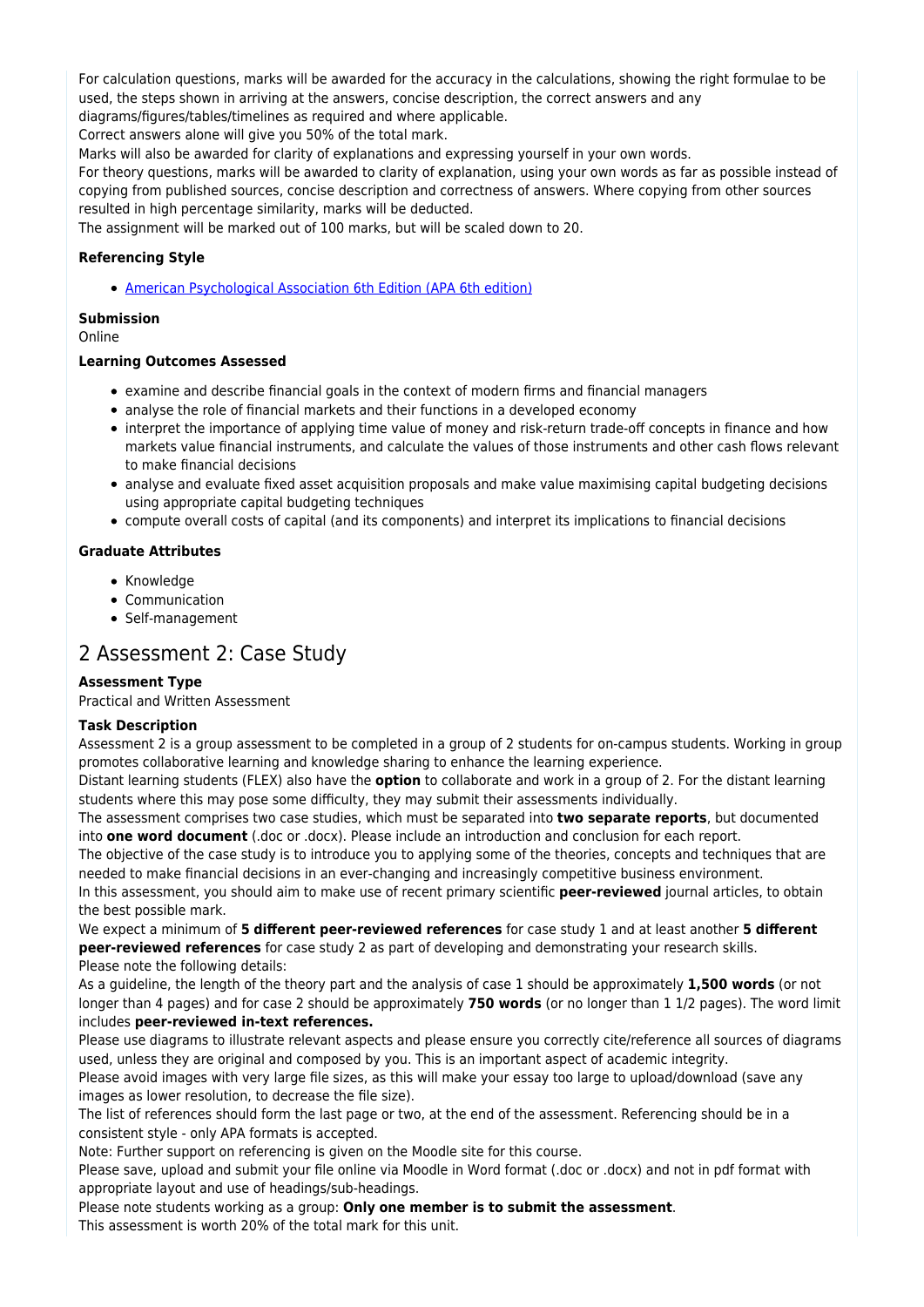## **Assessment Due Date**

Week 10 Friday (19 May 2017) 5:00 pm AEST

### **Return Date to Students**

Week 12 Friday (2 June 2017)

## **Weighting**

20%

### **Assessment Criteria**

A mark sheet is provided in Moodle to show how marks are awarded.

A rubric in the mark sheet is provided so that you can understand how the marks are distributed and awarded for each question. Please follow the guidelines in the mark sheet rubrics.

For calculation questions, marks will be awarded for the accuracy in the calculations, showing the right formulae to be used, the steps shown in arriving at the answers, concise description, the correct answers and any

diagrams/figures/tables/timelines as required and where applicable.

For theory questions, marks will be awarded for clarity of explanation, using your own words as far as possible instead of copying from published sources, concise description and correctness of answers. Where copying from other sources results in high percentage similarity, marks will be deducted. Please write the reports using your own words. Do not use direct quotes, unless it is for example a definition that loses its meaning if you had to define the concept in your own words.

First year on campus students are strongly urged to consult student services on how to use proper referencing. The assessment will be graded out of 80 marks, which will be scaled down to 20 marks.

## **Referencing Style**

[American Psychological Association 6th Edition \(APA 6th edition\)](https://sportal.cqu.edu.au/__data/assets/pdf_file/0026/107684/APA_Referencing_Guide-2019.pdf)

### **Submission**

Online

### **Submission Instructions**

Individually or group (maximum of three (3) students) submission

### **Learning Outcomes Assessed**

- examine and describe financial goals in the context of modern firms and financial managers
- analyse the role of financial markets and their functions in a developed economy
- interpret the importance of applying time value of money and risk-return trade-off concepts in finance and how markets value financial instruments, and calculate the values of those instruments and other cash flows relevant to make financial decisions

## **Graduate Attributes**

- Knowledge
- Communication
- Research
- Self-management
- Ethical and Professional Responsibility

## 3 Assessment 3: Continuous Workshop Performance and Reflection Report

### **Assessment Type**

Group Discussion

### **Task Description**

For **On Campus students**, from Week 2 to Week 11 inclusive, your performance will be assessed on an ongoing basis by your lecturer/tutor.

Please note the tutorial questions in the weekly activity document on Moodle and you are expected to prepare them for the workshop. There is the advantage of your required attendance in the workshop in order that you can be assessed on the participation in face-to-face workshops with your lecturer.

From W2 to W9, 6 marks will be allocated and from W10 to W11, 2 marks will be allocated for each week. For W10 and W11, you will be required as part of class participation/discussion projects to provide a one page handwritten reflection report in class and it is therefore important that you attend the workshop in W10 and W11 in order for you to get part or all of the 4 marks.

For **Distance Learning students**, you will be required to submit a 2 to 3 page reflection report in Week 11 by email to your unit coordinator or uploading via Moodle for review. The reflection report, which requires a short introduction and conclusion, but no executive summary, is to address the following issues:

1. What you have learned and achieved in this unit from week 2 to week 11 ?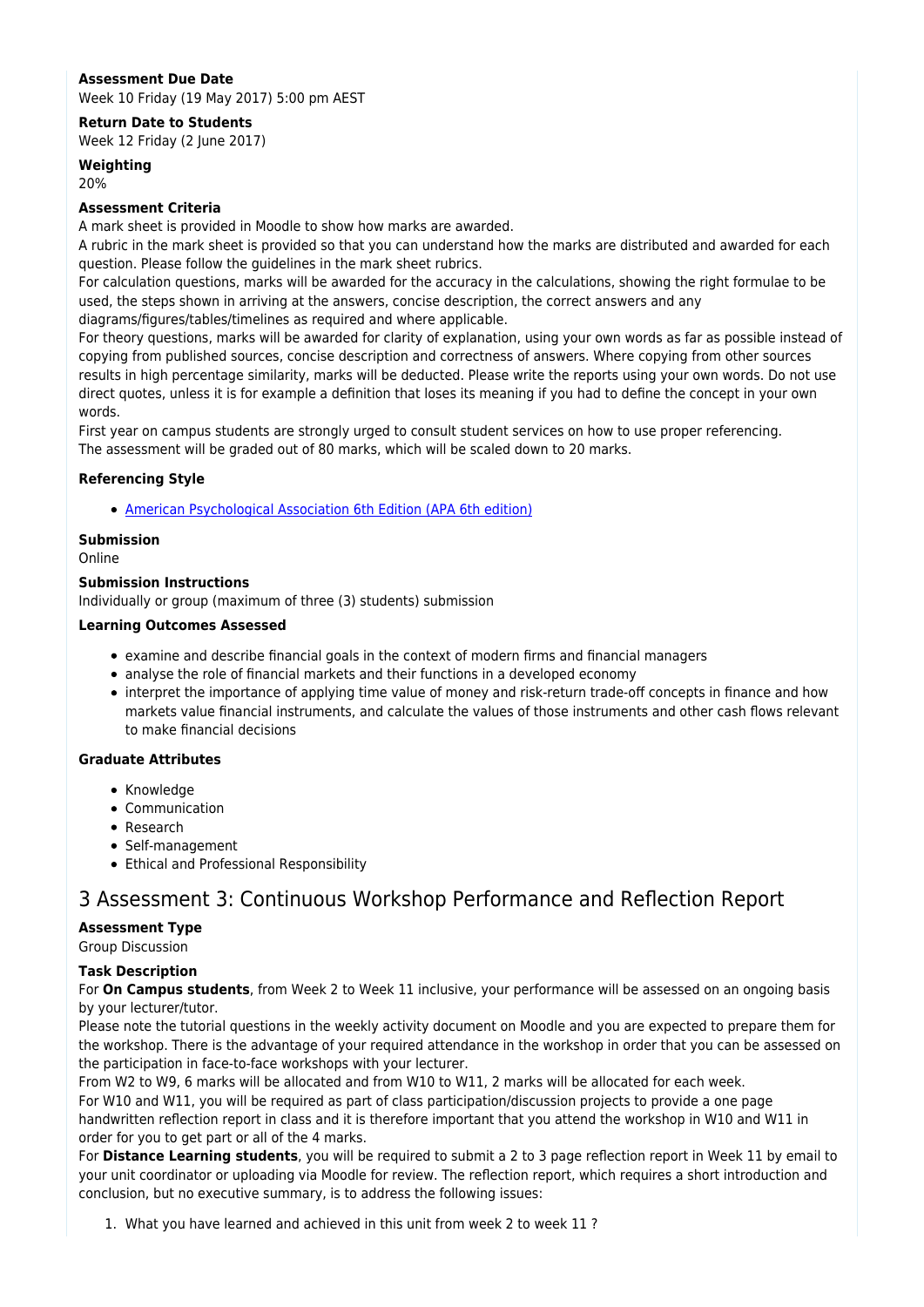2. How you perceive the knowledge gained from this unit can help you to understand the financial and business environment better ?

### **Assessment Due Date**

Week 11 Friday (26 May 2017) 6:00 pm AEST

#### **Return Date to Students**

Week 12 Friday (2 June 2017)

#### **Weighting**

10%

### **Assessment Criteria**

One of the objectives for this assessment is to allow us to have a well-documented and systematic processes for determining the process of you gaining knowledge in this course.

#### **On Campus students ONLY**:

This assessment focuses on your participation in group discussion during the workshop from Week 2 to Week 11. Your weekly attendance in the workshop will help you in attaining the maximum mark for each of the week. The rubric for the mark is 0.75 mark each week from W2 to W9 and 2 marks each week for W10 and W11. The total grade for this assessment is 10.

In W10 and W11, in addition to your class participation, you are to provide an **individual handwritten answer in class during the workshop** to the same 2 questions as FLEX students and at the same time complete the "Have Your Say" survey on the Moodle site in the computer lab or on your mobile devices.

The first question is to be answered in W10 and the second question in W11. Handwritten answers to both these questions should not be longer than 1 page. The questions and paper for both these questions will be given to you during the workshop in W10 and W11. You must attend the workshop in W10 and W11 to sscore part or all of the 4 marks for this assessment item. These questions cannot be completed at home and submitted outside the workshop hours.

You are also requested to complete the Have Your Say survey during the workshops in these 2 weeks on the Moodle site- if you have not already done so in your own time.

### **FLEX students ONLY**:

Distant learning (FLEX) students are to submit a 2 to 3 page reflection report based on the 2 questions provided in the eCP by Week 11 Friday (26-May-2017) 06:00 PM AEST.

This is to provide the course coordinator an understanding on what you have learned and how well you are preparing for the exam. You can submit anytime from week 9 to week 11 and your grade will be posted on gradebook approximately within 2 days of your submission.

This reflection report is to be uploaded on the Moodle site. You will be provided a grade out of 10 for the reflection report.

You are also encouraged to complete the Have Your Say survey on the Moodle site to provide feedback.

### **Referencing Style**

[American Psychological Association 6th Edition \(APA 6th edition\)](https://sportal.cqu.edu.au/__data/assets/pdf_file/0026/107684/APA_Referencing_Guide-2019.pdf)

## **Submission**

**Offline** 

#### **Submission Instructions**

Email by Distant Learning Students

#### **Learning Outcomes Assessed**

- examine and describe financial goals in the context of modern firms and financial managers
- analyse the role of financial markets and their functions in a developed economy
- interpret the importance of applying time value of money and risk-return trade-off concepts in finance and how markets value financial instruments, and calculate the values of those instruments and other cash flows relevant to make financial decisions
- analyse and evaluate fixed asset acquisition proposals and make value maximising capital budgeting decisions using appropriate capital budgeting techniques
- compute overall costs of capital (and its components) and interpret its implications to financial decisions
- critique and communicate the ways in which financing and dividend decisions are made to maximise the value of the firm.

#### **Graduate Attributes**

- Knowledge
- Communication
- Research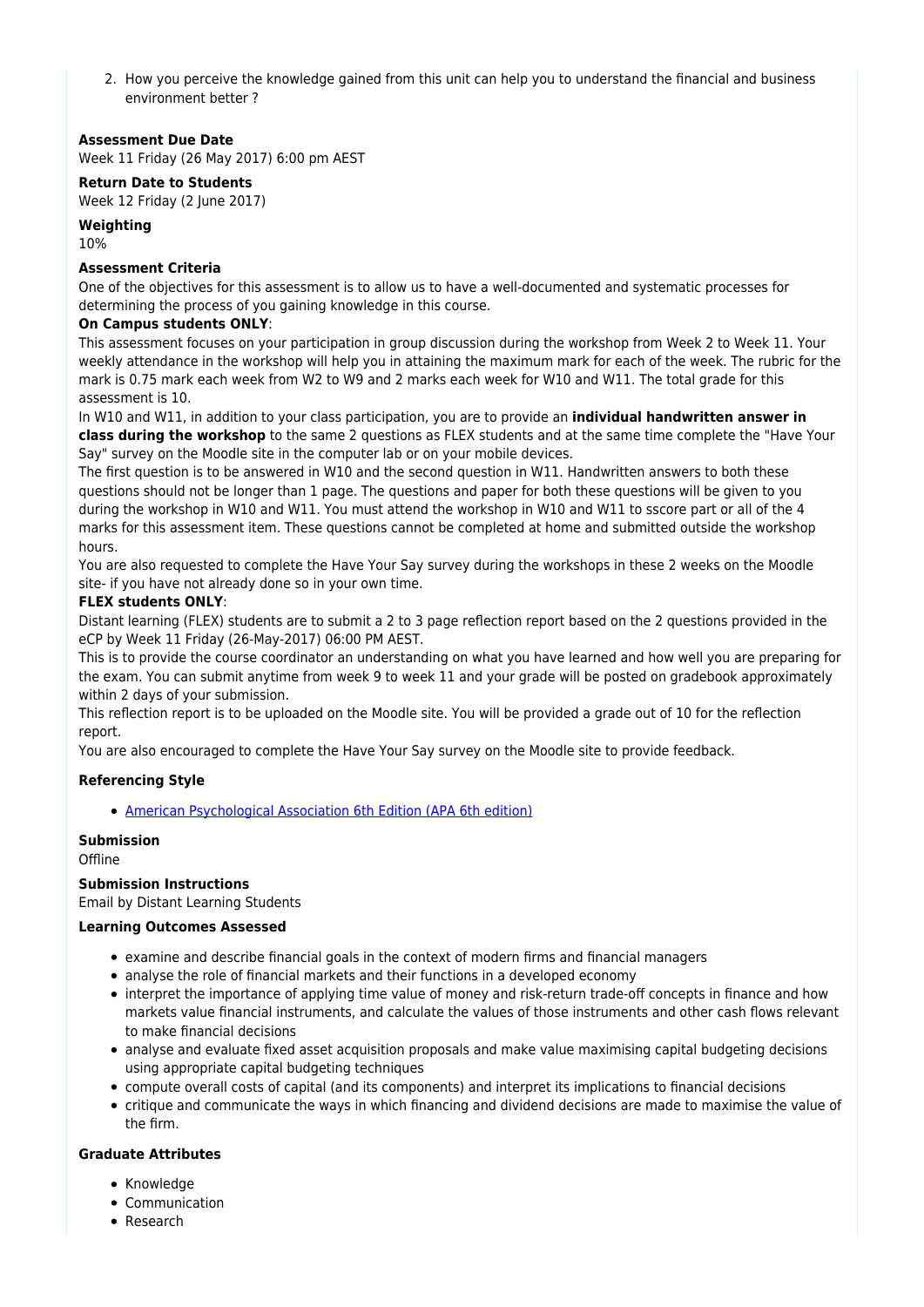# Examination

**Outline** Complete an invigilated examination.

**Date**

During the examination period at a CQUniversity examination centre.

### **Weighting**

50%

**Length** 180 minutes

**Exam Conditions** Closed Book.

## **Materials**

Calculator - non-programmable, no text retrieval, silent only Dictionary - non-electronic, concise, direct translation only (dictionary must not contain any notes or comments).

# Academic Integrity Statement

As a CQUniversity student you are expected to act honestly in all aspects of your academic work.

Any assessable work undertaken or submitted for review or assessment must be your own work. Assessable work is any type of work you do to meet the assessment requirements in the unit, including draft work submitted for review and feedback and final work to be assessed.

When you use the ideas, words or data of others in your assessment, you must thoroughly and clearly acknowledge the source of this information by using the correct referencing style for your unit. Using others' work without proper acknowledgement may be considered a form of intellectual dishonesty.

Participating honestly, respectfully, responsibly, and fairly in your university study ensures the CQUniversity qualification you earn will be valued as a true indication of your individual academic achievement and will continue to receive the respect and recognition it deserves.

As a student, you are responsible for reading and following CQUniversity's policies, including the **[Student Academic](https://www.cqu.edu.au/policy/sharepoint-document-download?file_uri={BE8380F3-F86D-4C55-AC0D-84A81EAFD6A2}/Student%20Academic%20Integrity%20Policy%20and%20Procedure%20(formerly%20known%20as%20the%20Academic%20Misconduct%20Procedure).pdf) [Integrity Policy and Procedure](https://www.cqu.edu.au/policy/sharepoint-document-download?file_uri={BE8380F3-F86D-4C55-AC0D-84A81EAFD6A2}/Student%20Academic%20Integrity%20Policy%20and%20Procedure%20(formerly%20known%20as%20the%20Academic%20Misconduct%20Procedure).pdf)**. This policy sets out CQUniversity's expectations of you to act with integrity, examples of academic integrity breaches to avoid, the processes used to address alleged breaches of academic integrity, and potential penalties.

## **What is a breach of academic integrity?**

A breach of academic integrity includes but is not limited to plagiarism, self-plagiarism, collusion, cheating, contract cheating, and academic misconduct. The Student Academic Integrity Policy and Procedure defines what these terms mean and gives examples.

### **Why is academic integrity important?**

A breach of academic integrity may result in one or more penalties, including suspension or even expulsion from the University. It can also have negative implications for student visas and future enrolment at CQUniversity or elsewhere. Students who engage in contract cheating also risk being blackmailed by contract cheating services.

### **Where can I get assistance?**

For academic advice and guidance, the [Academic Learning Centre \(ALC\)](https://www.cqu.edu.au/student-life/academic-learning-centre) can support you in becoming confident in completing assessments with integrity and of high standard.

### **What can you do to act with integrity?**